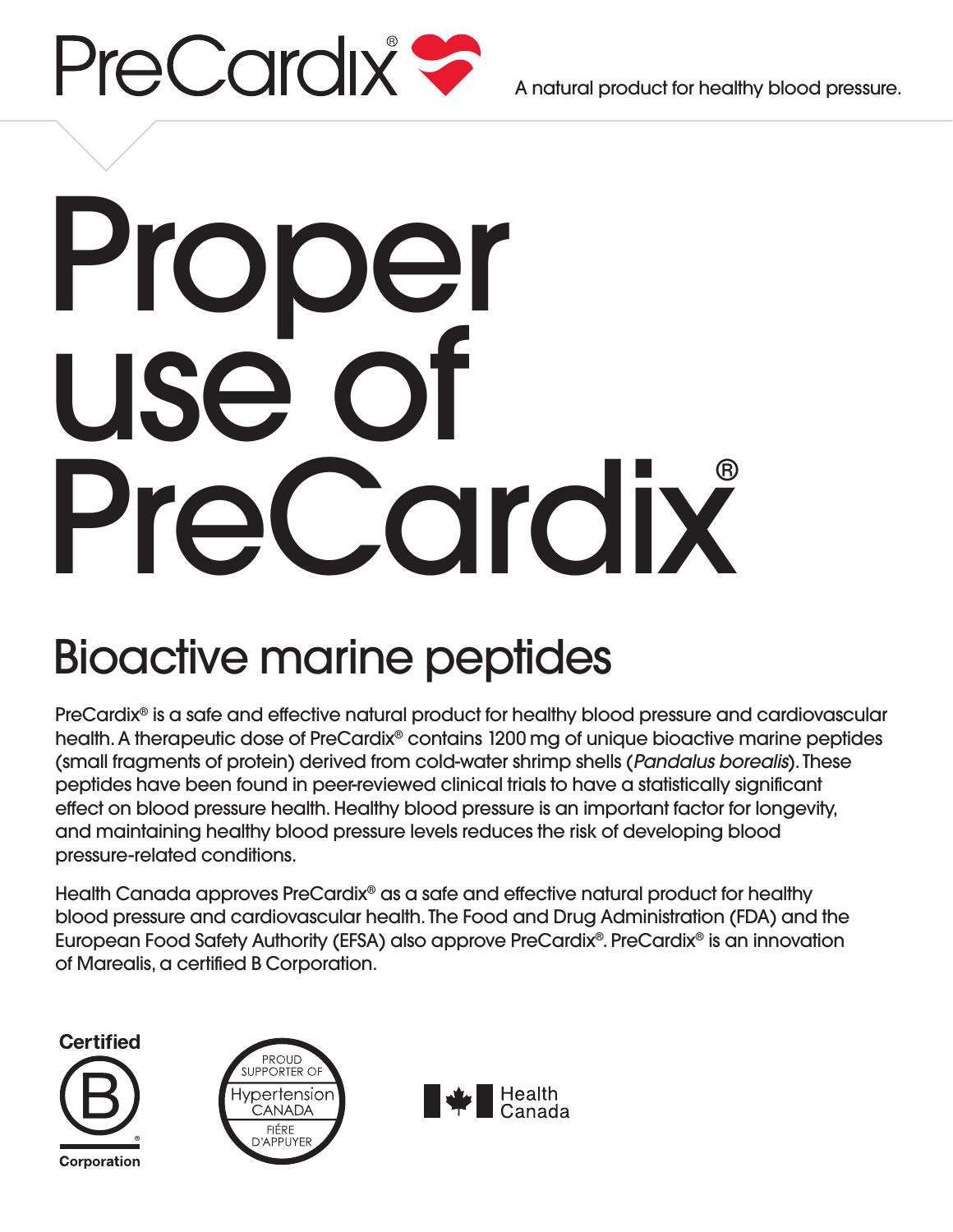

#### **Clinically Proven to Support Healthy Blood Pressure**

PreCardix® bioactive marine peptides were studied in people with mild to moderately elevated blood pressure. When taken as directed each day, 1200 mg of PreCardix® has a clinically proven and statistically significant effect on blood pressure health.

The clinical trial, published in the International Journal of Hypertension, found that 89% of adults with mild to moderately elevated blood pressure experienced improvement within eight weeks or less.

#### **Directions and Dose**

Adults: Take two (2) tablets (1200 mg) together daily before noon, a few hours before or after other medications, natural health products, or food.

Allow 8 weeks to achieve results and continue to take daily to maintain results.

Consult with your health care provider before making changes to your blood pressure management plan.

#### **Understanding Blood Pressure**

When blood pressure is measured, two values are recorded; systolic blood pressure (SBP) and diastolic blood pressure (DBP). For example, 120/80 mmHg. The first number represents systolic blood pressure; the maximum force blood exerts against blood vessels. This number tells you the pressure in

the blood vessels when the heart is beating. The second number is diastolic blood pressure; the lowest force blood exerts

against blood vessels. This number tells you the pressure in the arteries when the heart is relaxing between beats.

## Results over time



\*Marealis 13TBHM. Full scale, randomized, double blind, placebo-controlled multi-centred study.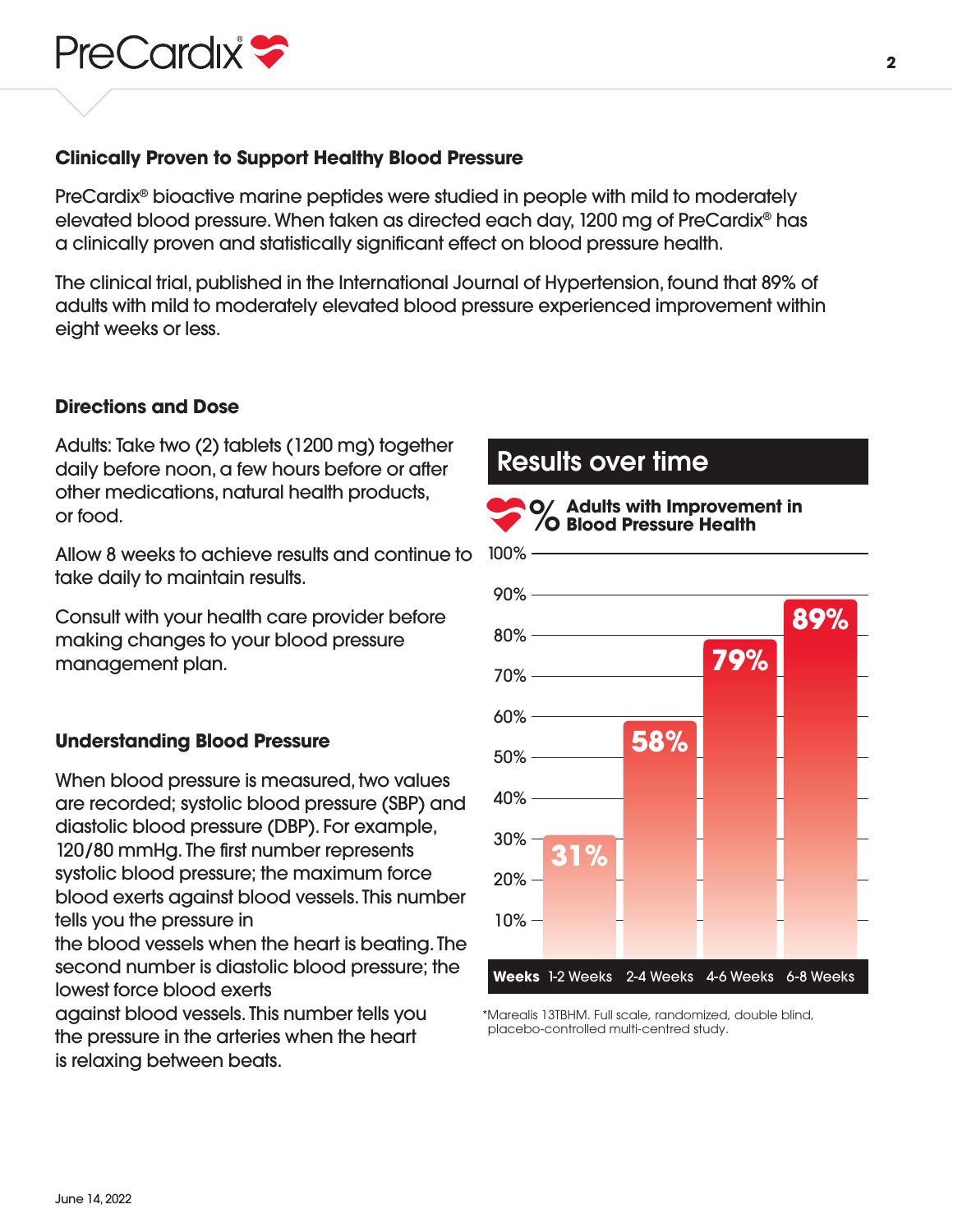

#### **PreCardix® Effectiveness**

The effect of PreCardix® on blood pressure observed in study participants was up to 38 mmHg in systolic blood pressure and up to 28.7 mmHg in diastolic blood pressure compared to individual baselines (blood pressure results per participant at the start of the study). Compared to baseline, the average improvement in blood pressure was 6.7 mmHg in systolic blood pressure and 1.7 mmHg in diastolic blood pressure within 8 weeks<sup>1</sup>.

The speed of effectiveness also varied by the individual during the clinical trial. 31% of adults experienced significant effects after two weeks, and 89% experienced significant effects by eight weeks.

1 Musa-Veloso K, Paulionis L, Pelipyagina T, Evans M. A Randomized, Double-Blind, Placebo-Controlled, Multicentre Trial of the Effects of a Shrimp Protein Hydrolysate on Blood Pressure. Int J Hypertens. 2019;2019:2345042. Published 2019 Aug 5. doi:10.1155/2019/2345042. Ref. table 4

#### **How does PreCardix® work?**

PreCardix® bioactive marine peptides have a clinically documented ACE inhibiting action. ACE inhibitors affect blood pressure by preventing ACE (angiotensin-converting enzyme) from converting angiotensin I to angiotensin II. Angiotensin II increases blood pressure in several ways, including stimulating sodium and fluid retention and constricting blood vessels. Inhibiting excess levels of ACE reduces angiotensin II.

#### **Safety and Cautions**

PreCardix® clinical trials were conducted on a healthy population without pre-existing medical conditions. Cautions are inferred based on the cautions for common ACE inhibiting medication. Individuals with pre-existing conditions should be closely monitored by their health care provider when initiating PreCardix®.

Do not take PreCardix® if you:

- have a shellfish allergy
- have a history of angioedema related to previous use of ACE inhibitors
- have renal artery stenosis
- are pregnant or breastfeeding
- are age 18 or under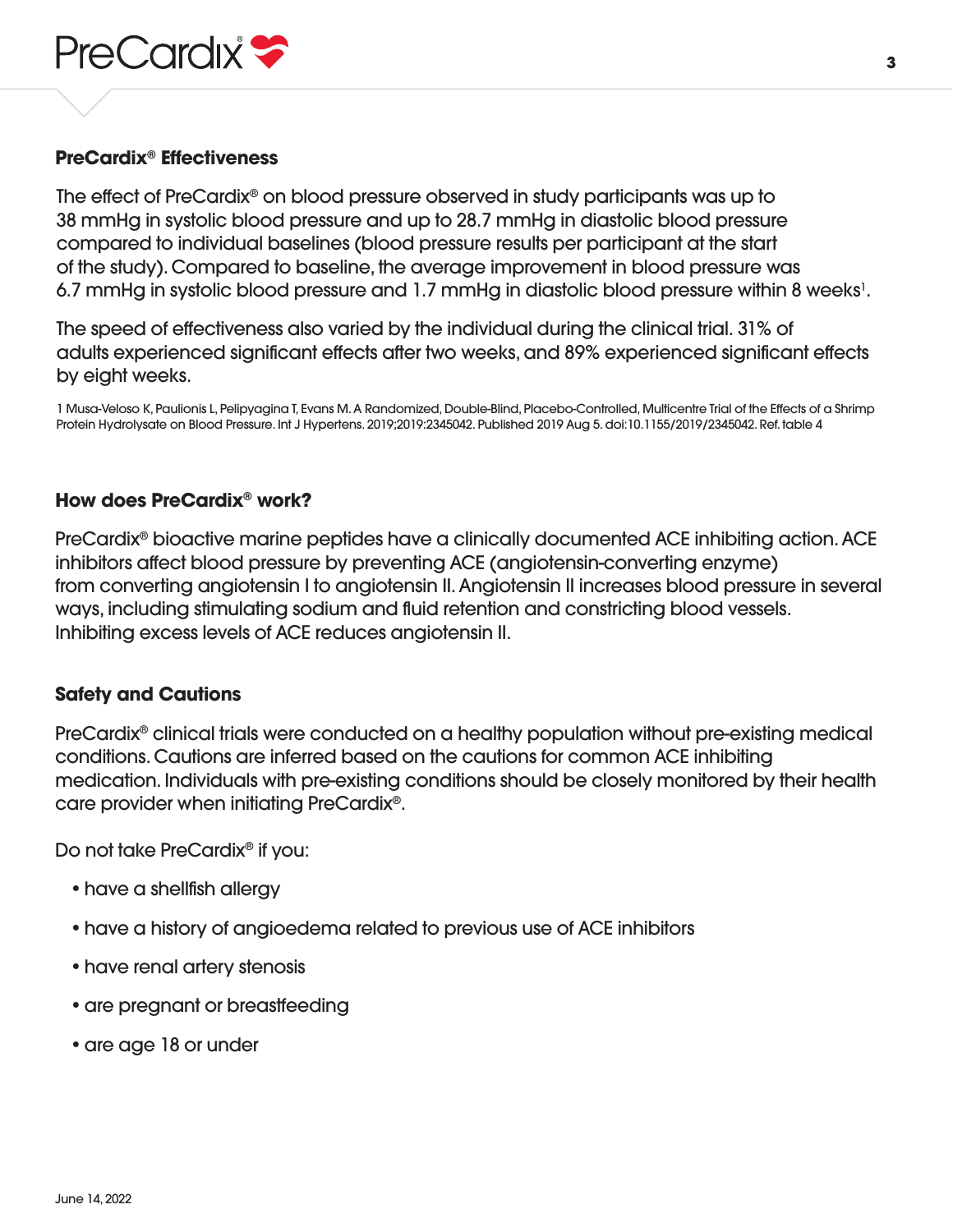

# How does PreCardix support blood pressure health?

**Bioactive marine peptides** - ACE Inhibitor Mechanism

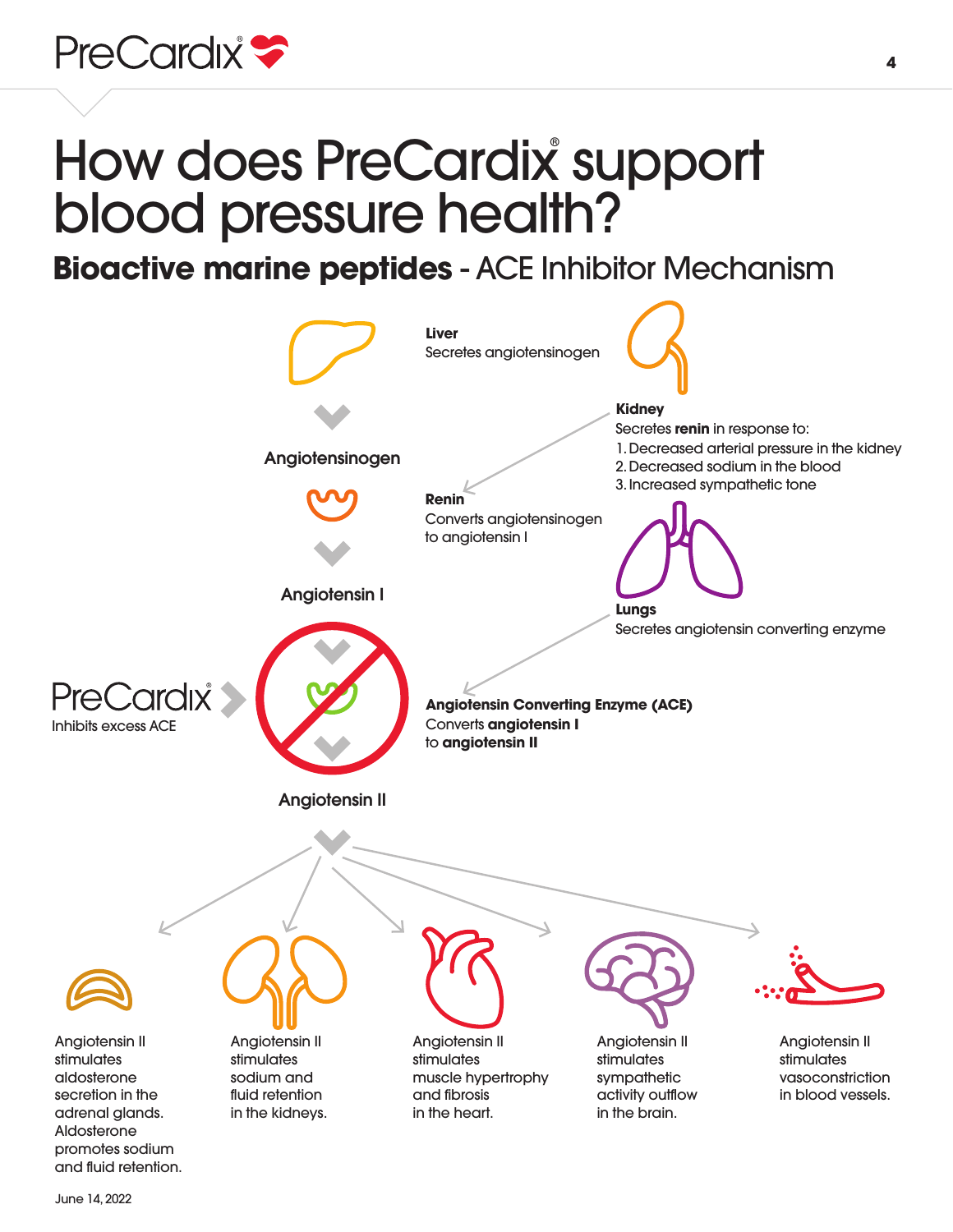

#### **Side effects**

PreCardix® does not have any known serious side effects. It has not been found to cause side effects sometimes associated with ACE inhibitor medication such as dry cough, itching, edema (swelling), high potassium levels, or hypotension (low blood pressure).

PreCardix® may cause moderate nausea. One case of mild; euphoric mood, fatigue, upper abdominal pain, and headache occurred during the clinical trial.

#### **Taking PreCardix® with other Medication or Supplements**

Consult with your primary health care provider before adding PreCardix® along-side other medications or supplements. Do not discontinue current medication without consulting with your health care provider. Monitor blood pressure regularly.

PreCardix® was not studied in combination with other medications or supplements. Interactions are inferred based on documented interactions of common ACE inhibiting drugs. Other interactions may also occur.

The effect of PreCardix® on blood pressure may be augmented by other blood pressure medication or natural health products and cause low blood pressure. This effect has been well-documented with individuals combining alpha-blocking medication and ACE inhibitors after the first dose. Monitor for this potential effect.

PreCardix® bioactive marine peptides did not increase potassium levels in the clinical trial. However, due to the ACE inhibiting action, potassium levels should be monitored frequently, particularly with agents that increase serum potassium, such as potassium-sparing diuretics, potassium supplements, and potassium-containing salts.

A possible causal relationship between ACE inhibitor treatments and allopurinol (a pharmaceutical treatment for gout) may lead to hypersensitivity. PreCardix® should be used cautiously with allopurinol until further research establishes safety.

The use of NSAIDs (such as Ibuprofen) may reduce the effect of ACE inhibiting medication. Monitor blood pressure regularly if you are taking NSAIDs with PreCardix®.

Intravenous iron infusion should be administered cautiously in individuals using PreCardix®. ACE inhibitors may augment the systemic effects of IV iron. Oral iron supplementation is not a concern.

Individuals taking lithium should have lithium levels monitored frequently. ACE inhibitors may decrease renal elimination of lithium, leading to lithium toxicity (CNS symptoms, ECG changes, renal failure). PreCardix® was not studied along-side lithium medication.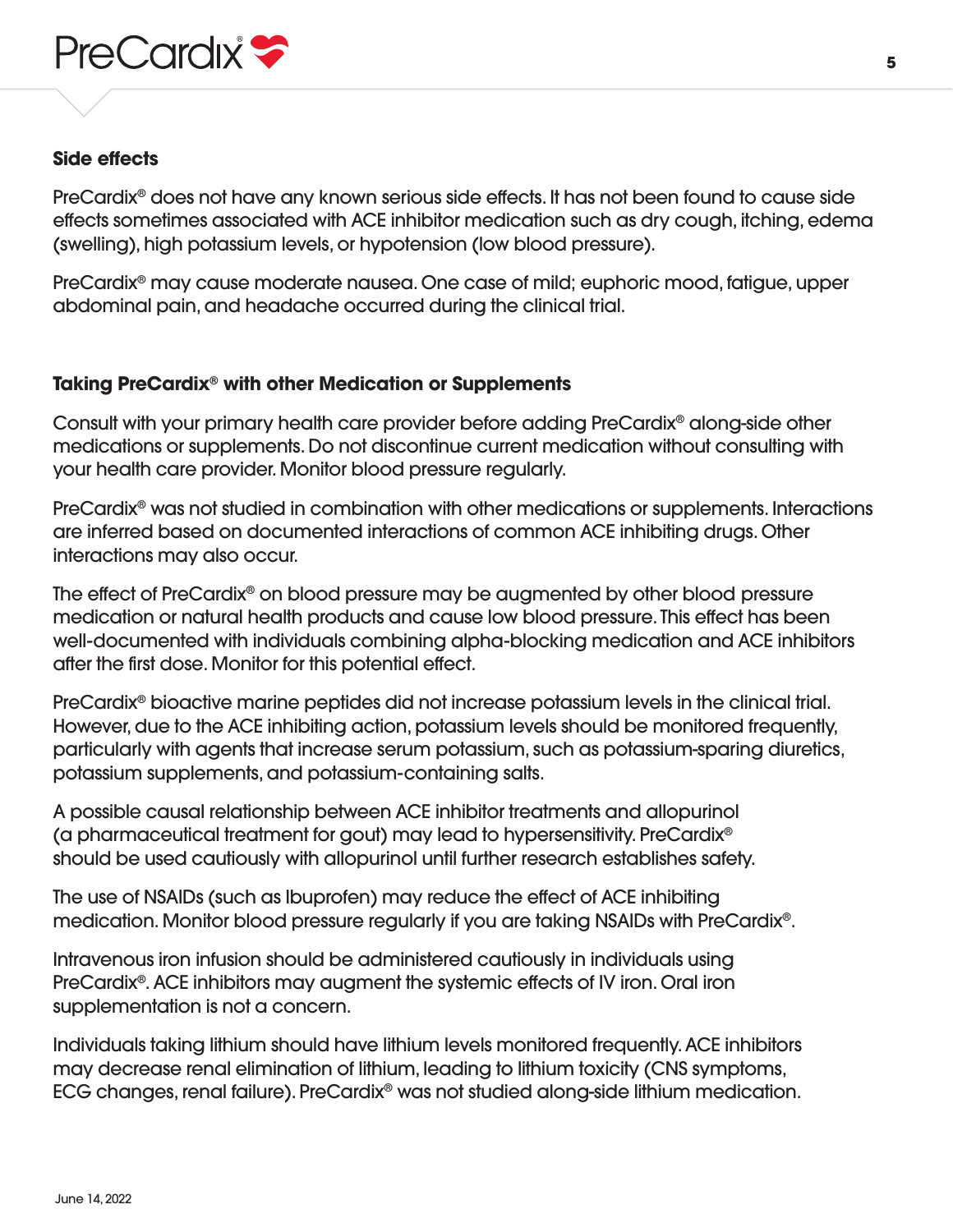

#### **Interactions with food**

There are no known interactions with food.

#### **Study Review**

The clinical trial reporting PreCardix® bioactive marine peptides' effect on blood pressure health was reviewed by Health Canada, Hypertension Canada, and Canadian pharmacists. The study is peer-reviewed and published in the International Journal of Hypertension.

Read the study here:

Hindawi |International Journal of Hypertension | August 5, 2019 Volume 2019 | Article ID 2345042 https://www.hindawi.com/journals/ijhy/2019/2345042/

#### **Health and Wellbeing Content**

For expert advice on blood pressure health, and overall health and wellbeing, visit our growing library of articles at precardix.com/blog or contact us at support@precardix.ca.

#### **Important Information**

 Always consult with your health care provider before making changes to your blood pressure management plan. PreCardix® does not treat, cure or prevent medical conditions.

 Measure and monitor blood pressure regularly. Know the signs of heart attack and stroke. Do not take PreCardix<sup>®</sup> if you are pregnant, breastfeeding, have renal artery stenosis, history of angioneurotic edema, or shellfish allergy.